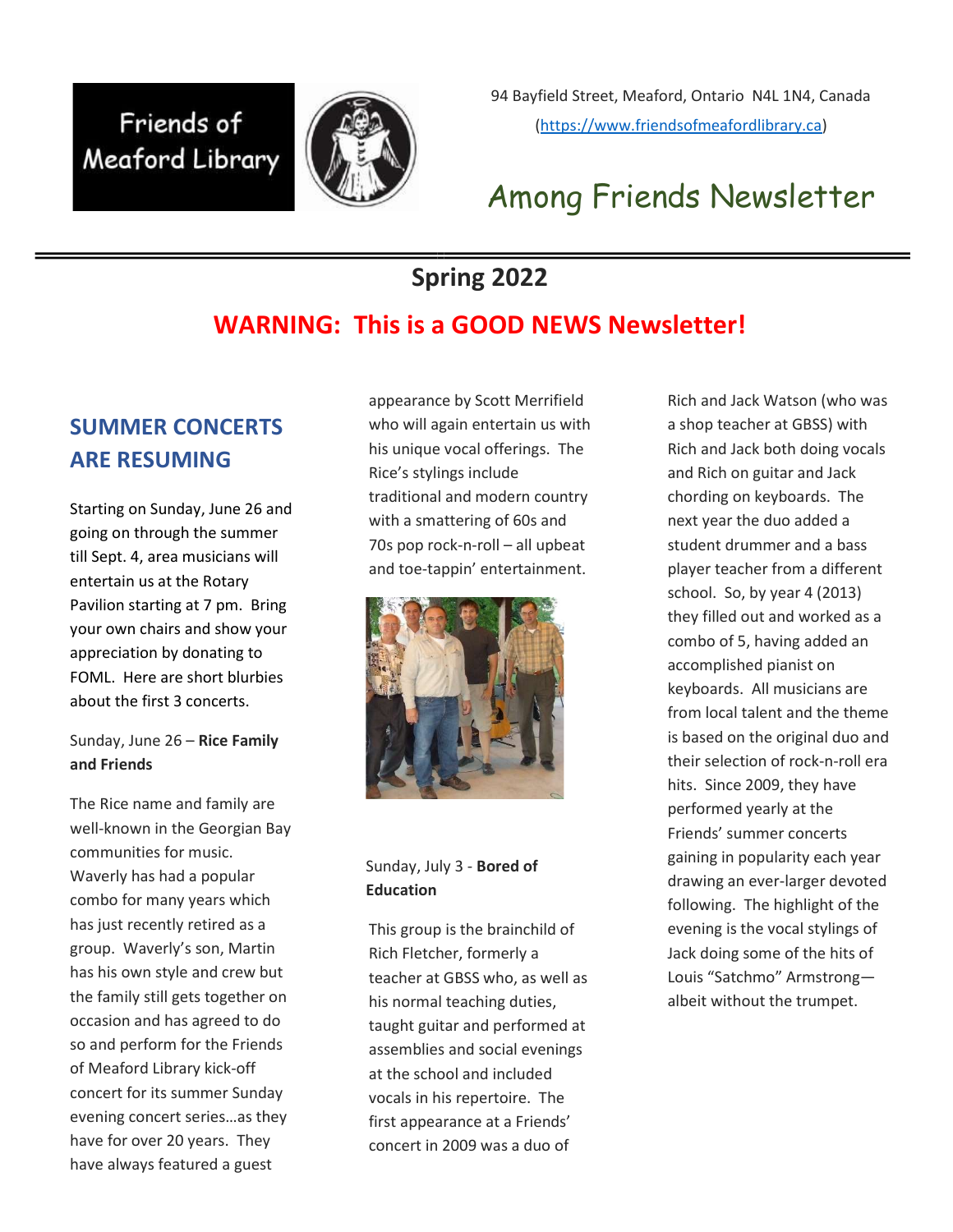# Among Friends Newsletter Spring 2022



Sunday, July 10 - Beverly Taft

Beverly is a talented Torontobased jazz singer who has sung with many groups and at many jazz clubs. Her connection with Meaford goes back to summers when she used to visit her aunt who lived at 77 Nelson Street. She connected with Paul and did her first concert for the Friends in 2009. Since that first concert it has been an annual event with her parents; this year it will be her mother accompanying her on the piano.



Submitted by Paul Werle

#### THE NET SHED

Resumes operation on the Victoria Day weekend (Saturday, May 21) and continues through till Thanksgiving Weekend. (10-4 Saturday and Sunday and holiday Mondays)

Covid restrictions will be on a voluntary basis, although we recommend masks in the shed since there are no windows; there are no occupancy restrictions. Volunteers will offer hand sanitizer to customers.

If you were in last summer, you will notice that we have rearranged some of the shelves, and made it easier to find books.

Please donate popular fiction and non-fiction books and bring them in Sunday afternoon from 2-4. We particularly want you to put a post-it note on books you particularly liked since we've set up a "recommended shelf" as you come into the Net Shed. (Other book-stores recommend books, why not ours?)

It's not too late to volunteer for a shift. Drop by the Net Shed when it's open and ask for the volunteer sign-up sheet, or contact Rosemary at spalma07@rogers.com.

Submitted by Chris Richardson, Net Shed Coordinator

## THE MEAFORD **COMMUNITY** CONTINUES TO SUPPORT THE MEAFORD LIBRARY

Last year the Net Shed made just over \$16,500, which was 12% better than the year before.

Reported by Jim Brown, FOML Treasurer

## THE MEAFORD PUBLIC LIBRARY HOSTS A FUNDRAISER FOR UKRAINE



After the invasion of Ukraine, staff at the Meaford Public Library were looking for a way to help show support for the individuals affected by this devastating event. After some thought, the Library decided to host a gently-used book sale fundraiser from March 21 to April 3. With the help of The Net